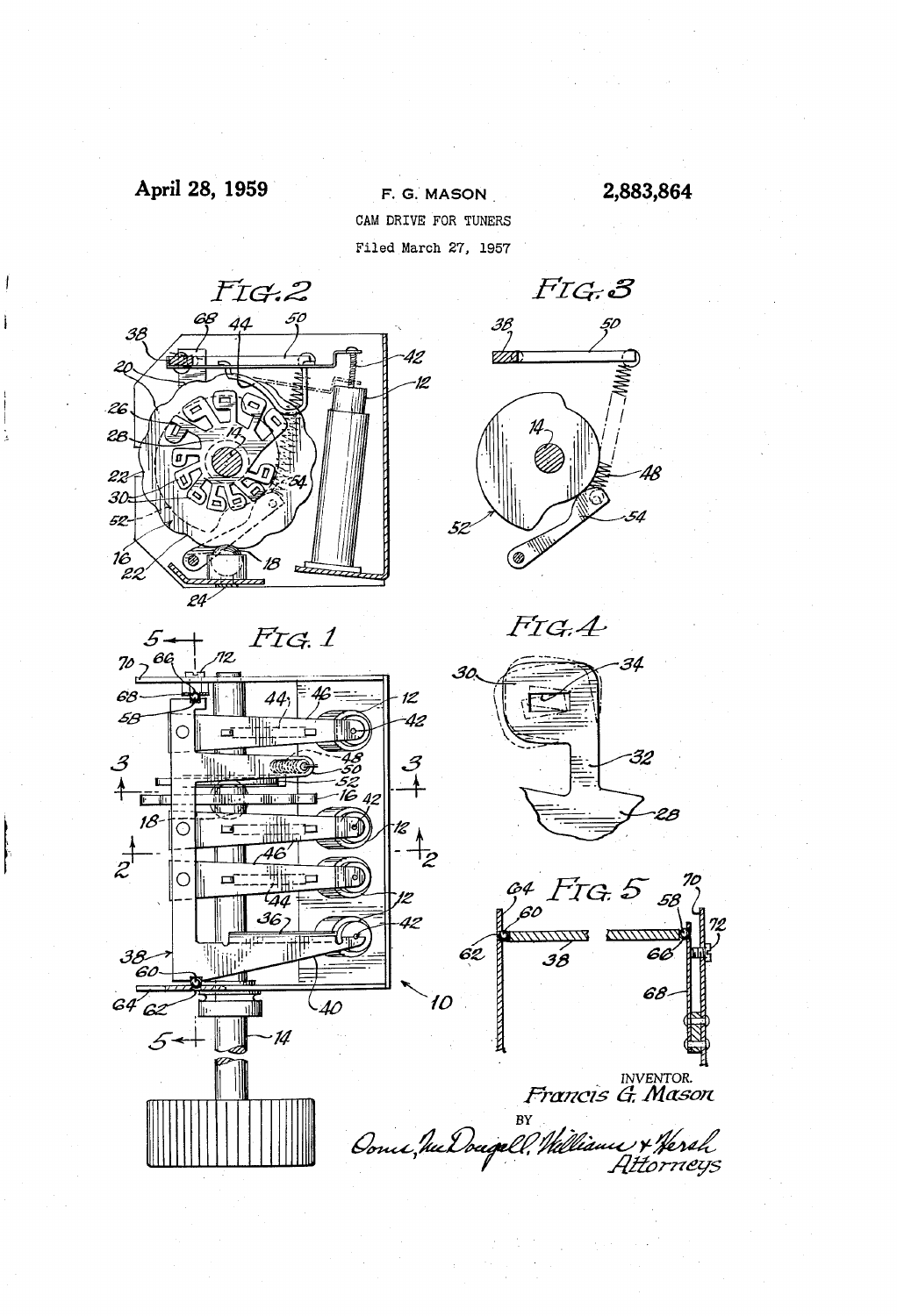# **United States Patent Office**

1

### 2,883,864

#### CAM DRIVE FOR TUNERS

Francis G. Mason, Weston, Conn., assignor to Aladdin Industries Incorporated, Nashville, Tenn., a corpora tion of Illinois

Application March 27, 1957, Serial No. 648,894

12 Claims. (Cl. 74—10.6)

This invention relates to radio frequency tuners or the like, and pertains particularly to cam drives for such

tuners.<br>One object of the present invention is to provide a new and improved cam drive whereby a plurality of linearly movable tuning elements may be moved to a plurality of positions or channel settings, with provision for adjusting the position of each of the tuning elements 20 in each of the channel settings.

A further object is to provide a new and improved ' cam drive of the foregoing character which utilizes ad justable cams in the form of flat plates having a plurality of individually bendable cam lobes.

Another object is to provide a new and improved cam drive having a cam follower arrangement with equalized spring tension so that the resistance to rotation of the operating shaft is substantially constant throughout the range of rotation of the shaft.

It is a further object to provide an equalized cam drive of the foregoing character having a plurality of cam followers which are biased by a single equalized spring, yet are arranged to follow their individual cams per

Another object is to provide a new and improved cam drive which is precise in operation and flexible in adjustment, yet is relatively simple, sturdy and low in cost.

Further objects and advantages of the present inven tion will appear from the following description, taken with the accompanying drawings, in which:

Fig. l is a plan view of a radio frequency tuner equipped with a cam drive to be described as an illustrative embodiment of the present invention.'

Fig. 2 is an elevational sectional view, taken generally along a line  $2-2$  in Fig. 1.

Fig. 3 is a fragmentary elevational sectional view, taken generally along a line 3-3 in Fig. 1.

Fig. 4 is an enlarged elevational view showing one of the bendable lobes on one of the cams employed in the tuner of Fig. 1.

Fig. 5 is a sectional view taken generally along a line  $\bar{5}$ —5 in Fig. 1.

As already indicated, the drawings illustrate a tuner 10 which is of the type having linearly movable or slidable tuning elements 12, four such elements being employed in the illustrated tuner. While the tuning elements 12 may be employed in a variety of circuits, the illustrated tuning elements may be considered to be the four tuning elements of a superheterodyne television receiver. Thus, one of the elements 12 may be em ployed to tune the high frequency oscillator, one to tune the antenna circuit, and the other two for the purpose of tuning the coupling circuit between the radio frequency amplifier and the superheterodyne mixer. In a circuit of this character, it is necessary to operate the tuning elements simultaneously in such a manner that they will track, or tune in a single signal with precision. 55 60

Individually, the linearly movable tuning elements 12 70 may be of various types. They may be of the type having a linearly movable tuning sleeve, as disclosed and claimed, for example, in the application of Harold

2

T. Lyman, Serial No. 438,043, now Patent No. 2,832,891. Alternatively, the tuning elements 12 may utilize linear-5 10 ically herein. 1y movable coils, as disclosed and claimed in the applica tion of Harold T. Lyman and Francis G. Mason, Serial No. 435,159, now Patent No. 2,781,451 or linearly mov able cores or slugs, as disclosed and claimed in the ap plication of Francis G. Mason, Serial No. 503,921. well known in the art and need not be described specif-

15 in various positions of rotary adjustment. It will be In this case, all of the tuning elements 12 are operated by rotating a single tuning shaft 14. A detent wheel or cam 16 is mounted on the shaft 14 and is engageable with a detent ball 18 or the like to locate the shaft 14 seen that the detent cam 16 has a plurality of equally spaced lobes 20 with valleys 22 therebetween adapted to receive the detent ball 18. A spring 24 biases the ball 18 against the detent cam 16. The positions of the shaft 14, as located by the detent elements 16 and 18, may correspond to the 12 VHF television channels plus a 13th position for use of the tuner with a UHF converter.

25 It will be seen that four tuning cams 26 are mounted on the tuning shaft 14 to operate the four tuning ele ments 12. All of the tuning cams 26 may be essentially alike. They are arranged to provide for individual ad justment of the tuning elements 12 in each channel setting of the tuning shaft 14.

Thus, each of the illustrated tuning cams 26 is in 30 the form of a flat plate having a central body portion 28 which is rigidly secured to the shaft 14. Twelve bendable cam lobes 30 are formed integrally with the body portion 28, one cam lobe being provided for each of the television channels. It will be realized that the num-35 ber of cam lobes might be varied to suit various stations. It will be seen that the cam lobes  $30$  are regularly distributed around the periphery of the cam  $26$ . Each tributed around the periphery of the cam  $26$ . cam lobe 30 has a narrow neck portion 32 which con nects with the body portion 28 of the cam and is adapted 40 to be readily bent to provide for easy adjustment of the cam lobe. In this case, the neck portion 32 extends be tween one side of the corresponding lobe 30 and the body portion 28 so that the radial height of the lobe may be varied by bending the lobe in the plane of the cam 26. 45 Each cam lobe 30 has a tool-receiving slot 34 or other formation therein to facilitate the bending of the lobe. In this case, the slot 34 is generally rectangular and thus is adapted to receive a screw driver or a wrench having a

50 'rectangular tip. In the illustrated tuner 10, one of the tuning cams 26 is adapted to be engaged by a cam follower 36 which is rigidly mounted on a rocker 38. More specifically, the illustrated rocker 38 has a substantially rigid  $arm$  40 which supports the cam follower 36 and is adapted to be connected to one of the tuning elements 12. In this case, the flexible spring rod 42 is connected between the arm 40 and the tuning elements 12. The spring rod 42 may be soldered or otherwise secured to the outer end of the arm 40. Utilizing a soldered connection at this point has the advantage of providing for easy initial adjust ment of the relationship between the arm 40 and the tuning elements 12.

65 The other tuning elements 12 are adapted to be operated by cam followers which engage the other cams 26. Each of the cam followers 44 is swingable with the rocker 38, but is resiliently connected thereto so that it will follow any individual variations in the lobes 30 of the cor responding cam. In this case, each follower 44 is mounted on a leaf spring or flexible arm 46 secured to the rocker 38. The flexible spring rods 42 of the other tuning elements 12 are soldered or otherwise secured to the outer ends of the flexible arms 46. the outer ends of the flexible arms 46.

 $\label{eq:2.1} \frac{1}{\sqrt{2\pi}\left(\sqrt{2\pi}\right)^{2}}\left(1-\frac{1}{2}\right)^{2}\left(\sqrt{2\pi}\right)^{2}\frac{1}{2}\left(\sqrt{2\pi}\right)^{2}$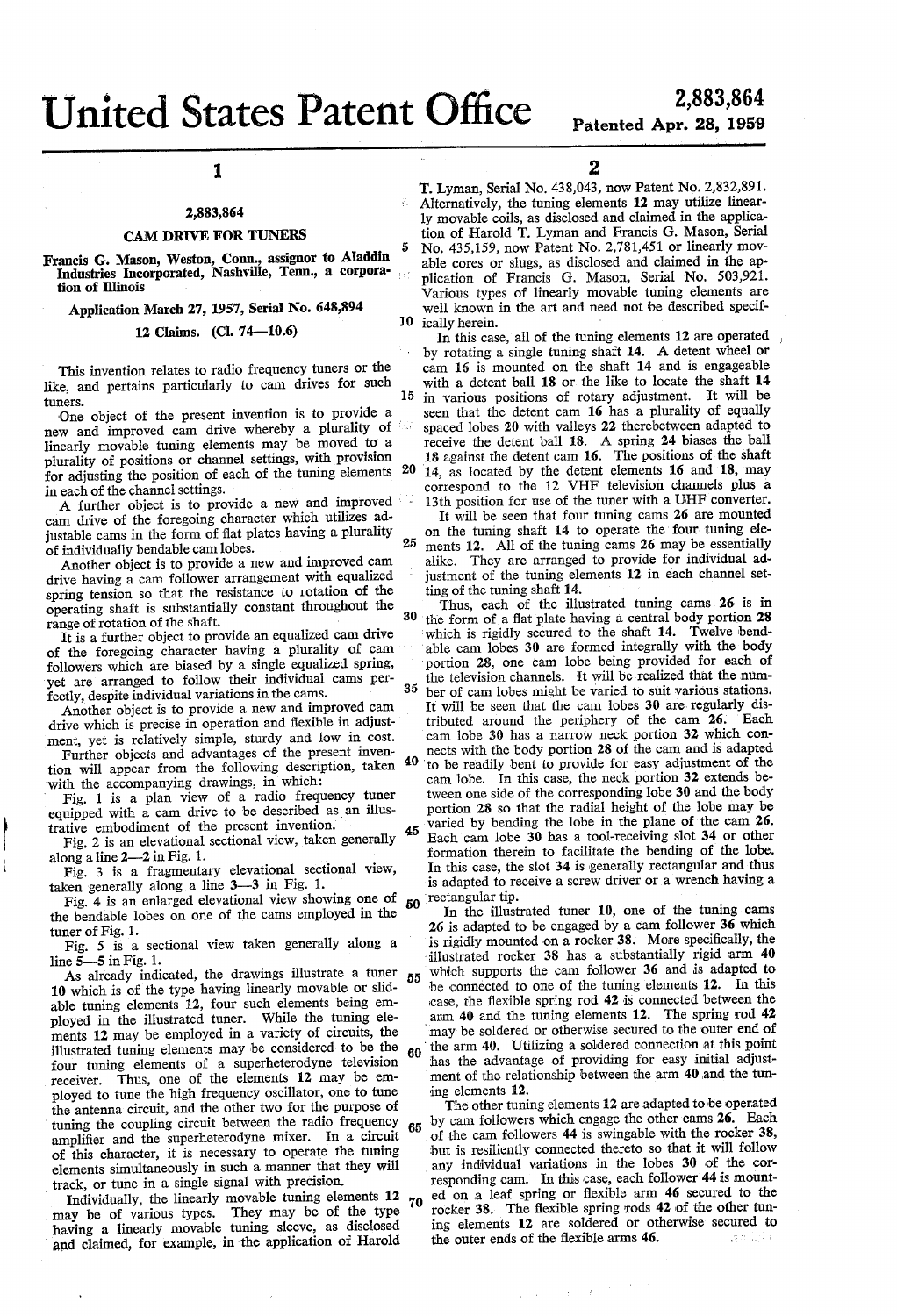All of the cam followers 36 and 44 are biased against the other cams 26 by a single spring 48 which is connected to an arm 50 on the rocker 38. The spring 48 is sufficiently strong to flex all of the flexible arms 46 so that the followers  $44$  will always be in firm engagement  $5$ with the other cams 26. Any individual variations in the cams  $26$  will flex the arms  $46$  with respect to the rocker 38. Thus, all of the followers 36 and 44 will follow their cams precisely at all positions of the tuning shaft 14.

An arrangement is provided for maintaining the length and the strength of the biasing spring 48 substantially constant for all positions of the tuning shaft 14. In this way, the spring resistance felt by the operator as he ro tates the shaft 14 will remain substantially the same 15 for all positions of the shaft. The spring equalizing arrangement comprises an equalizing cam 52 which is secured to the shaft 14 and is engageable with an equaliz ing cam follower 54. It will be seen that the spring 48 is connected between the equalizing cam follower 54 and the rocker arm 50. The shape of the equalizing cam 52 is inversely related to the shape of the tuning cams 26, so that the equalizing cam follower 54 will be moved in an opposite radial sense to the movement of the rocker 38. In this way, the length and strength of the spring 48 is maintained substantially constant. The spring 48 is always stretched to a considerable extent and thus is effective to hold the tuning followers 36 and 44 and the equalizing follower 54 against their respective cams 26 cam 52, equalizing follower 54 moves inwardly when the rocker arm 50 moves outwardly, and vice versa, so that the spring 48 is always stretched to substantially the same extent. Moreover, the torque exerted on the tuning cams by the tuning followers is effectively balanced by the 35 torque exerted on the compensating cam by the compen sating follower. Consequently, the torque resistance, felt by the operator in shifting from channel to channel, remains substantially constant throughout the tuning range. 20 25 and 52 all the times. Due to the shape of the equalizing 30

To prevent lateral and longitudinal play, the rocker 38 is pivoted on spring loaded bearings. Thus, balls or other pivots 58 and 60 are soldered, staked or otherwise se cured to the front and rear ends of the rocker 38. In this case, the rear ball 66 is pivoted in a hole 62 formed in the rear frame plate 64, the hole 62 being smaller  $\frac{1}{45}$ than the ball 60, so that the ball 60 will project only part way into the hole. The front ball 58 is received in a similar manner in a hole 66 formed in a leaf spring 63, which biases the rocker rearwardly and prevents any play. It will be seen that the leaf spring 68 is mounted 60 on a front frame plate 70. A stop screw 72 may be threaded through the plate 70 to limit frontward move ment of the leaf spring 68, and thereby prevent accidental dismounting of the rocker 38 from its pivotal supports. 40

It will be realized that the illustrated cam drive pro- 55 vides for precise simultaneous operation of the tuning elements. The tuning element to be operated with the highest degree of precision may be arranged to be op erated by the rigid cam follower 36. As the tuning shaft is rotated, the resiliently mounted cam followers  $44$  will  $60$ swing with the rigid cam follower but will flex slightly with respect thereto so as to follow any individual varia tions in the corresponding cams. The positions of the tuning elements at all of the television channels may be adjusted individually by bending the lobes 30 on the cor responding cams 26. By virtue of the equalizing cam 52 and its follower 54, the length and strength of the single biasing spring 48 is maintained substantially constant so that constant spring resistance is felt when the shaft 14 is rotated. 65 70

Various modifications, alternative constructions and equivalents may be employed without departing from the true spirit and scope of the invention, as exemplified in the foregoing description and defined in the following claims.

I claim:

10 1. In a radio frequency tuner, the combination com prising a plurality of generally parallel slidable tuning elements, a plurality of tuning cams for operating said elements, an operating shaft supporting said cams, said means for locating said shaft in said positions, each of said cams having a plurality of adjustable lobes corres ponding to said positions, each of said lobes being bend able to adjust the radial height thereof, a swingable rocker member having a first cam follower rigidly mounted thereon and engageable with one of said cams, said rock er member having an arm thereon connected to one of said slidable tuning elements for operating the same, said rocker member having a flexible, resilient arm thereon connected to another of said slidable tuning elements for operating the same, said flexible arm having a second cam followed mounted thereon and engageable with an other of said cams, an equalizing cam mounted on said shaft, an equalizing cam follower engageable with said equalizing cam, a spring connected between said rocker member and said equalizing cam follower for biasing said equalizing cam follower and said first cam follower against their respective cams, said equalizing cam having a shape corresponding generally but inversely related to the shape of said tuning cams so as to maintain the length of said spring and the force exerted thereby substantially constant, said flexible arm being swingable with said rocker member but being adapted to flex relative thereto so as to follow any minor variations between said tuning cams.

2. In a radio frequency tuner, the combination com prising a plurality of slidable tuning elements, a plurality of cam followers connected to said elements, a rotatable tuning shaft, a plurality of tuning cams secured to said shaft and engageable with said cam followers, means resiliently biasing said followers against said cams, detent means for locating said shaft in a plurality of positions, each of said cams comprising a plate having a body portion secured to said shaft, a plurality of distinct lobes engageable with said cam follower in the various positions of said shaft, and a plurality of narrow generally radial neck portions extending between said lobes and said body portion and being bendable to adjust the radial height of said lobes, each of said lobes having a tool receiving slot therein for use in moving said lobe in the plane of said plate and thereby bending the corresponding neck portion.

3. In a radio frequency tuner, the combination com prising a linearly movable tuning element, a first cam follower connected to said element, a rotatable tuning shaft, a tuning cam secured to said shaft and engageable with said first cam follower, an equalizing cam mounted on said shaft, an equalizing cam follower engageable with said equalizing cam, and a spring connected between said first cam follower and said equalizing cam follower for biasing said followers against their respective cams, said equalizing cam having a shape inversely related to the shape of said tuning cam for maintaining the length and strength of said spring substantially constant for various rotary positions of said shaft.

75 followers against their respective cams, said second fol 4. In a radio frequency tuner, the combination com prising a plurality of linearly movable tuning elements, a rotatable tuning shaft, a plurality of tuning cams secured to said shaft, each of said cams having a plurality of a first cam follower rigidly mounted thereon and engageable with one of said tuning cams, means connected be tween said rocker and one of said tuning elements for operating the same, a second cam follower resiliently mounted on said rocker and engageable with another of said tuning cams, means connecting said second follower to another of said tuning elements for operating the same, a spring acting on said rocker and resiliently biasing said